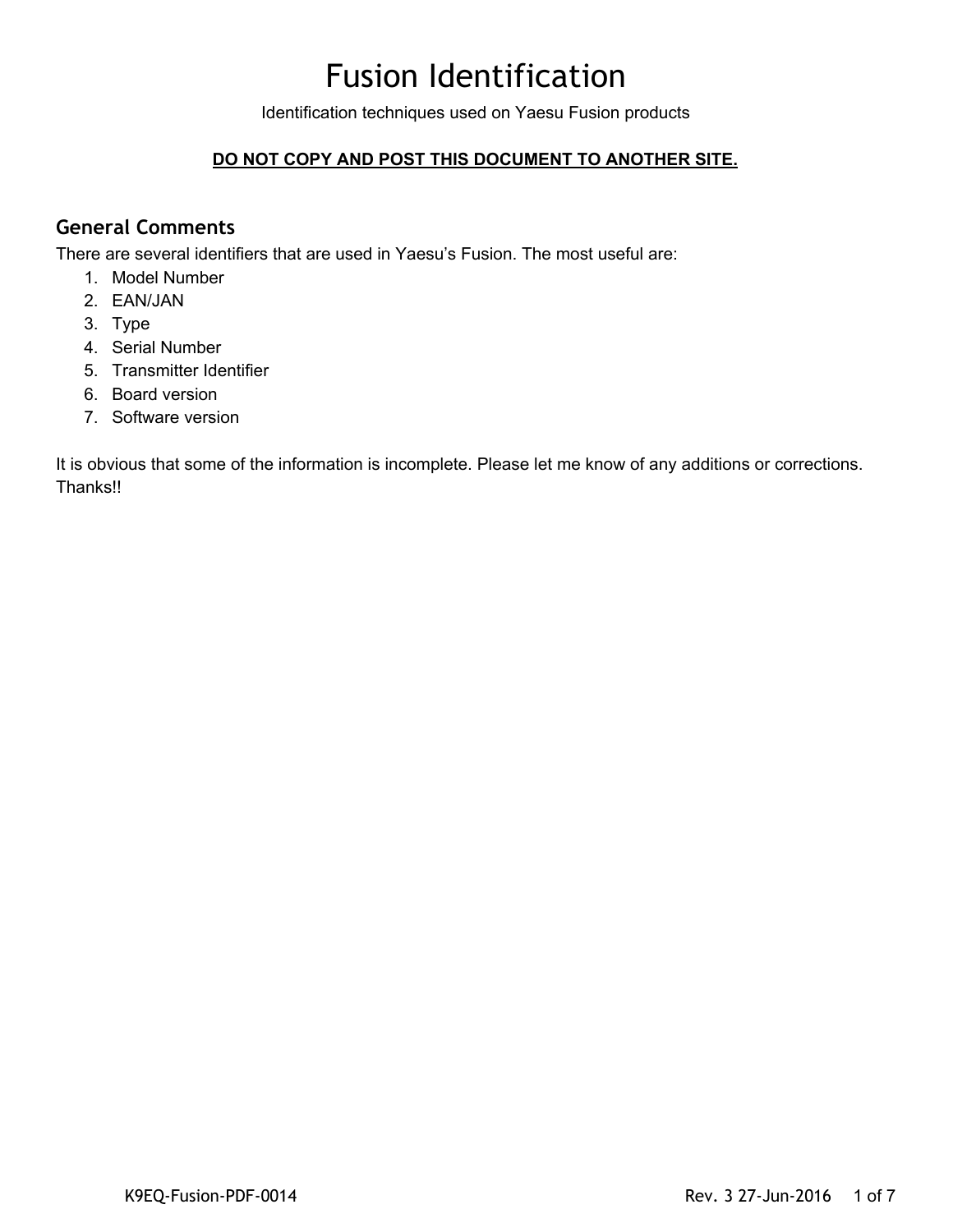### **Model Number**

The model number is the well-known identifier that we're accustomed to using when telling people what radio we have.

The Yaesu product line consists of the following.

| <b>Model</b>   | <b>Description</b> | <b>Product Status</b> | <b>Production Dates</b> |
|----------------|--------------------|-----------------------|-------------------------|
| FT-1DR         | Dual-band HT       | Ended <sup>1</sup>    | 4/13 - Summer 2015      |
| <b>DR-1</b>    | Repeater           | Ended <sup>2</sup>    | 11/13 - Summer 2015     |
| FTM-400DR      | Dual-band mobile   | Ended                 | 10/13 - Summer 2015     |
| $DR-1X$        | Repeater           | Current               | $7/14 -$                |
| <b>FTM-100</b> | Dual-band mobile   | Current               | $5/15 -$                |
| FT-1XDR        | Dual-band HT       | Current               | Fall 2015 -             |
| $FTM-400XDR3$  | Dual-band mobile   | Current               | Fall 2015 -             |
| FT-991         | <b>HF/VHF/UHF</b>  | Current               | Fall 2014 -             |
| FTM-3200       | 2 meter            | Current               | Mar 2016 -              |
| <b>HRI-200</b> | WiRES-X interface  | Current               | $2013 -$                |
| CT-41          | Drop-in charger    | Current               | $2008 -$                |

 $1$  The FT-1DR and FT-2XDR are the same radio, supplied with a different battery pack.

 $2$  Approximately 100 DR-1s were deployed as part of Yaesu's Fusion Beta program.

 $3$  The FTM-400XDR uses a higher performance GPS than the FTM-400DR.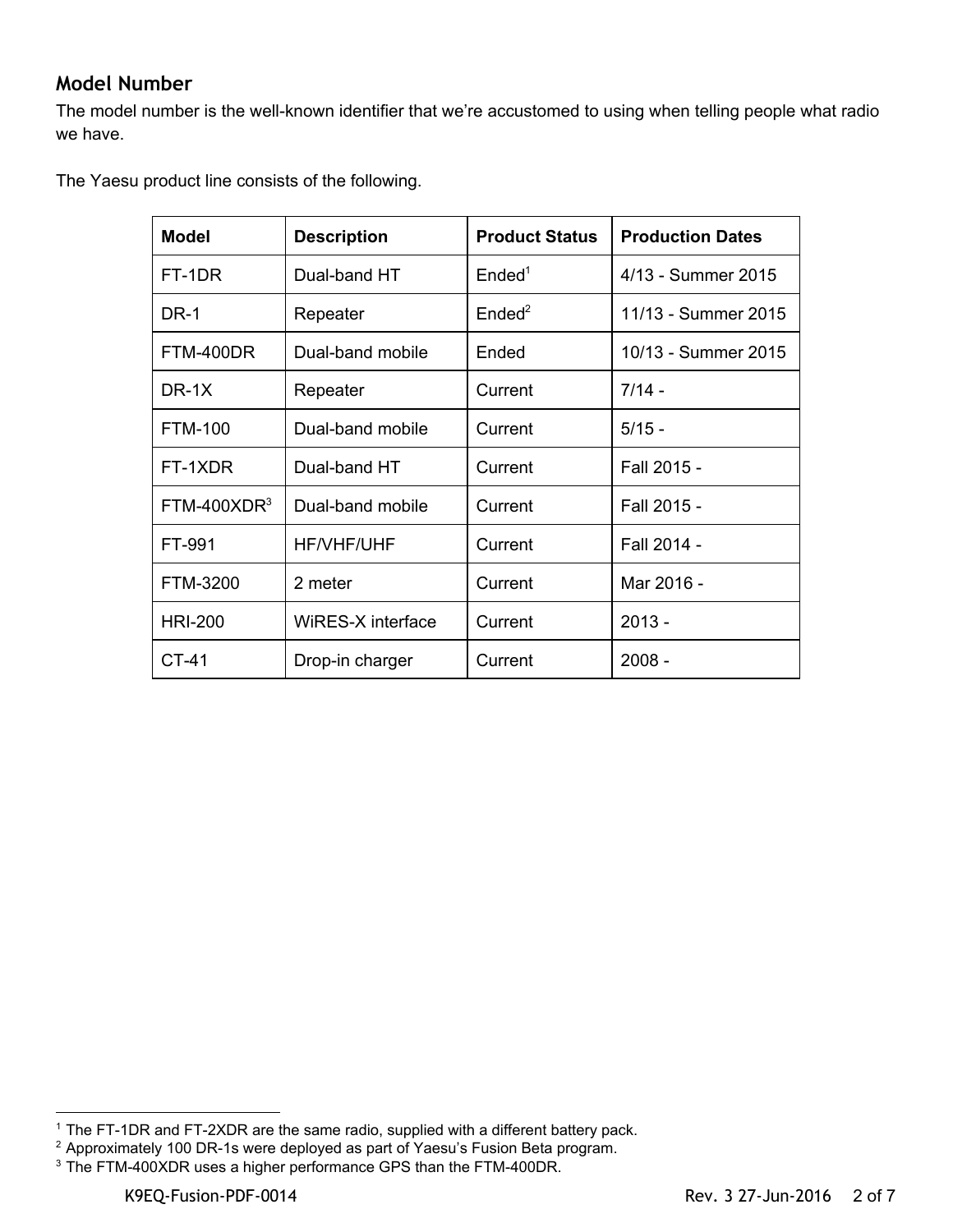### **EAN/JAN**

The EAN/JAN number is essentially the part number and is a kit of several components that typically include cables, microphone, etc. Yaesu are shown in the table below.

| Model          | <b>EAN/JAN</b> |  |
|----------------|----------------|--|
| FT-1DR         | AH044M022      |  |
| FT-2DR         | AH060M002      |  |
| FTM-400DR      | AH034M003      |  |
| FTM-100DR      | AH048M003      |  |
| DR-1           | TBD            |  |
| $DR-1X$        | AH043U007      |  |
| FT-1XDR        | TBD            |  |
| FTM-400XDR     | TBD            |  |
| <b>HRI-200</b> | AD006X001      |  |
| $CT-41$        | AAG12X002      |  |

## **TYP**

Type appears to indicate the configuration of the radio. Radios distributed in different regions might require a different TYP where things such as maximum power output, frequency coverage, operating voltage, and supplied accessories may vary. The table below lists the known TYPs.

| <b>TYP</b> | <b>DIST</b> |
|------------|-------------|
| A2         | <b>USA</b>  |
| 7          | 7           |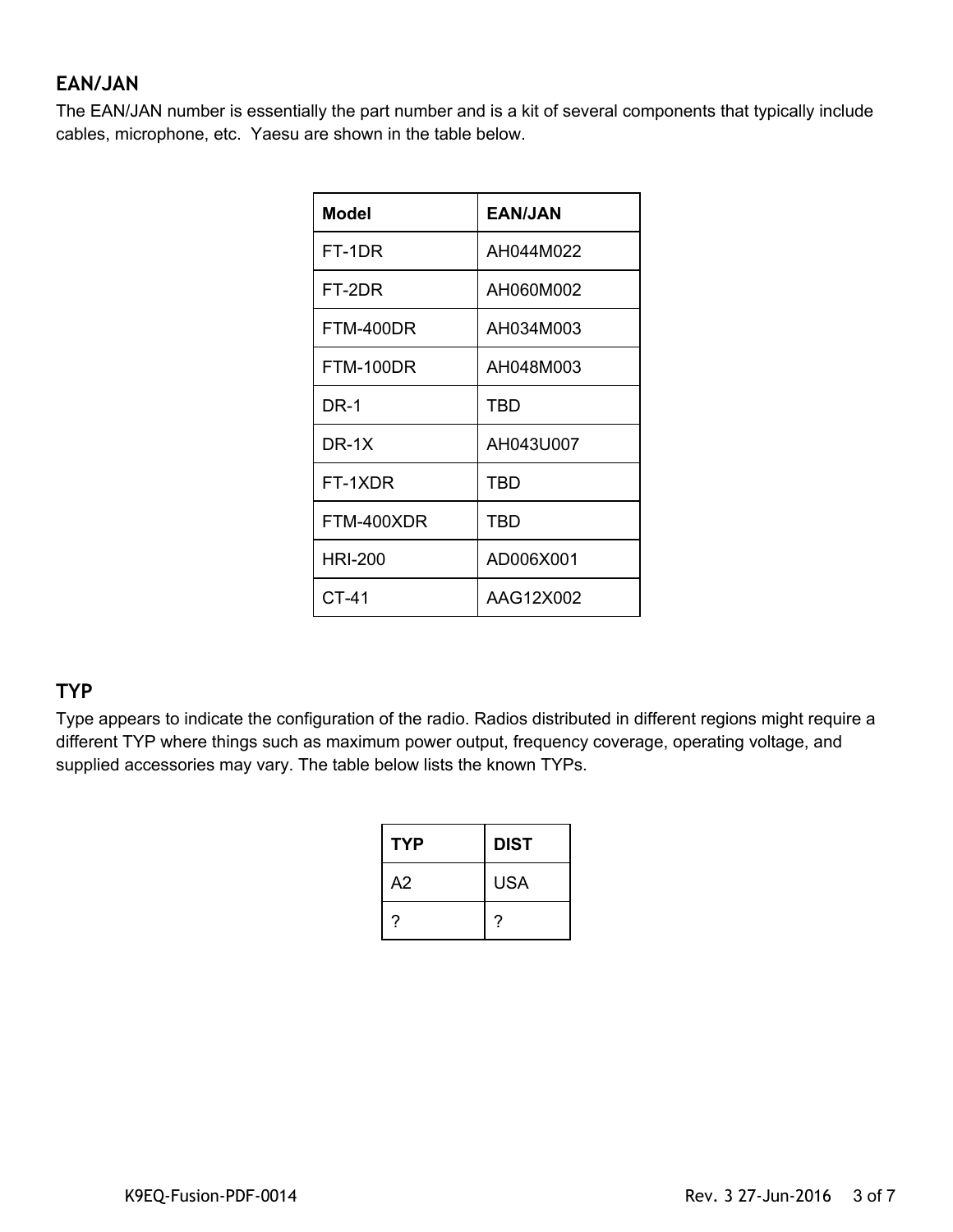## **Serial Number**

The construction of the current Yaesu serial numbers is detailed in the table below.

| Character(s)<br>L > R | <b>Meaning</b>                      |                          |                                 | <b>Example</b>                                                   |
|-----------------------|-------------------------------------|--------------------------|---------------------------------|------------------------------------------------------------------|
| $\mathbf{1}$          | Last digit of year of manufacturing |                          |                                 | $3 = 2013$ , 2003, or 1993 <sup>4</sup>                          |
| $\overline{2}$        | Month of manufacturing as follows:  |                          |                                 | $3M = November 2013$                                             |
|                       | Jan                                 | $\mathsf{C}$             |                                 |                                                                  |
|                       | Feb                                 | $\mathsf D$              |                                 |                                                                  |
|                       | Mar                                 | E                        |                                 |                                                                  |
|                       | Apr                                 | $\mathsf F$              |                                 |                                                                  |
|                       | May                                 | G                        |                                 |                                                                  |
|                       | June                                | H                        |                                 |                                                                  |
|                       | July                                | $\overline{\phantom{a}}$ |                                 |                                                                  |
|                       | Aug                                 | J                        |                                 |                                                                  |
|                       | Sept                                | K                        |                                 |                                                                  |
|                       | Oct                                 | L                        |                                 |                                                                  |
|                       | Nov                                 | M                        |                                 |                                                                  |
|                       | Dec                                 | $\mathsf{N}$             |                                 |                                                                  |
|                       |                                     |                          |                                 |                                                                  |
| $3 - 4$               | that month                          |                          | Number of manufacturing lot for | 3M26 = 26th lot Nov 2013                                         |
| $5-8$                 |                                     | Unit number of the lot   |                                 | 3M260112 = 112th unit in lot 26 manufactured<br>in November 2013 |

<sup>4</sup> It's necessary to know the period over which the radio was manufactured to select the correct decade.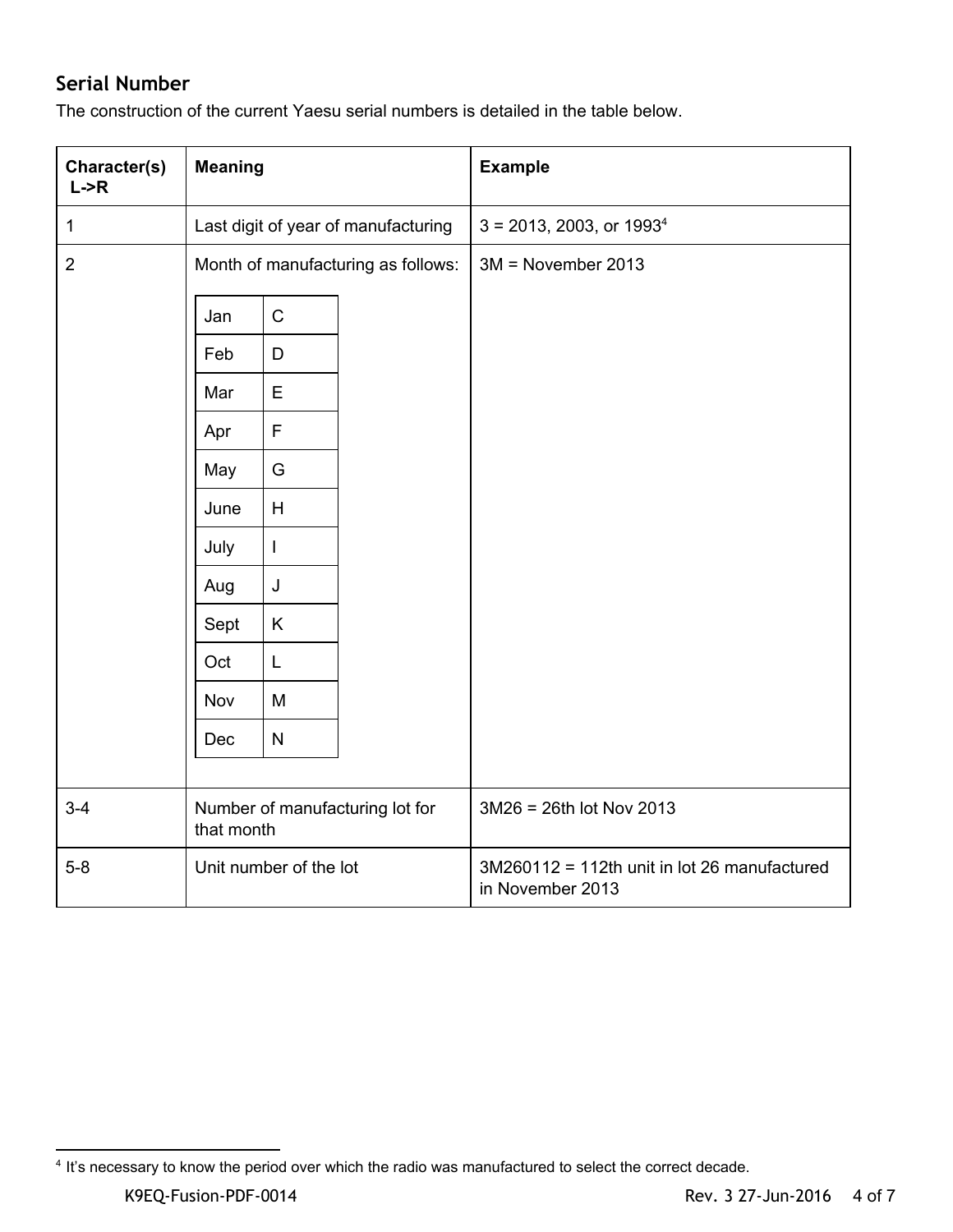### **Transmitter Identifier**

Each Fusion transmitter has a unique identifier. This identifier is present in every digital transmission. It's used to know which radio transmitted - the programmed call sign is not used. This is how four radios, all programmed with K9EQ, can be separately tracked in the Fusion/WiRES-X system.

You can determine your transmitter ID by going to the Group Mode menu.

A transmitter ID consists of a Capital letter followed by a number. These first two characters can be used to identify the type of radio. The following characters can be alpha-numeric with upper and lower case. The combination of  $26+26+10 = 62$  and three character positions allows for  $62^3 = 238,328$  identifiers for each model prefix.

The table below lists transmitter ID prefixes and the type of radio.

| Prefix         | Model                   |
|----------------|-------------------------|
| E <sub>0</sub> | FT-1DR<br>FT-1XDR       |
| E <sub>5</sub> | FT-2DR                  |
| F0             | FTM-400DR<br>FTM-400XDR |
| F5             | FTM-100DR               |
| G0             | FT-991                  |
| H <sub>0</sub> | FTM-3200                |
| R0             | DR-1X                   |

Example IDs: F00xy E5AZG F0jzW R003M

Just to be clear, every radio has a unique ID that is transmitted with every digital transmission. You cannot change the ID or prevent it from being sent. So I'd suggest it's a very bad idea to steal a Fusion radio or to jam and irritate other users with it. The call sign programming has no effect on the transmitter ID.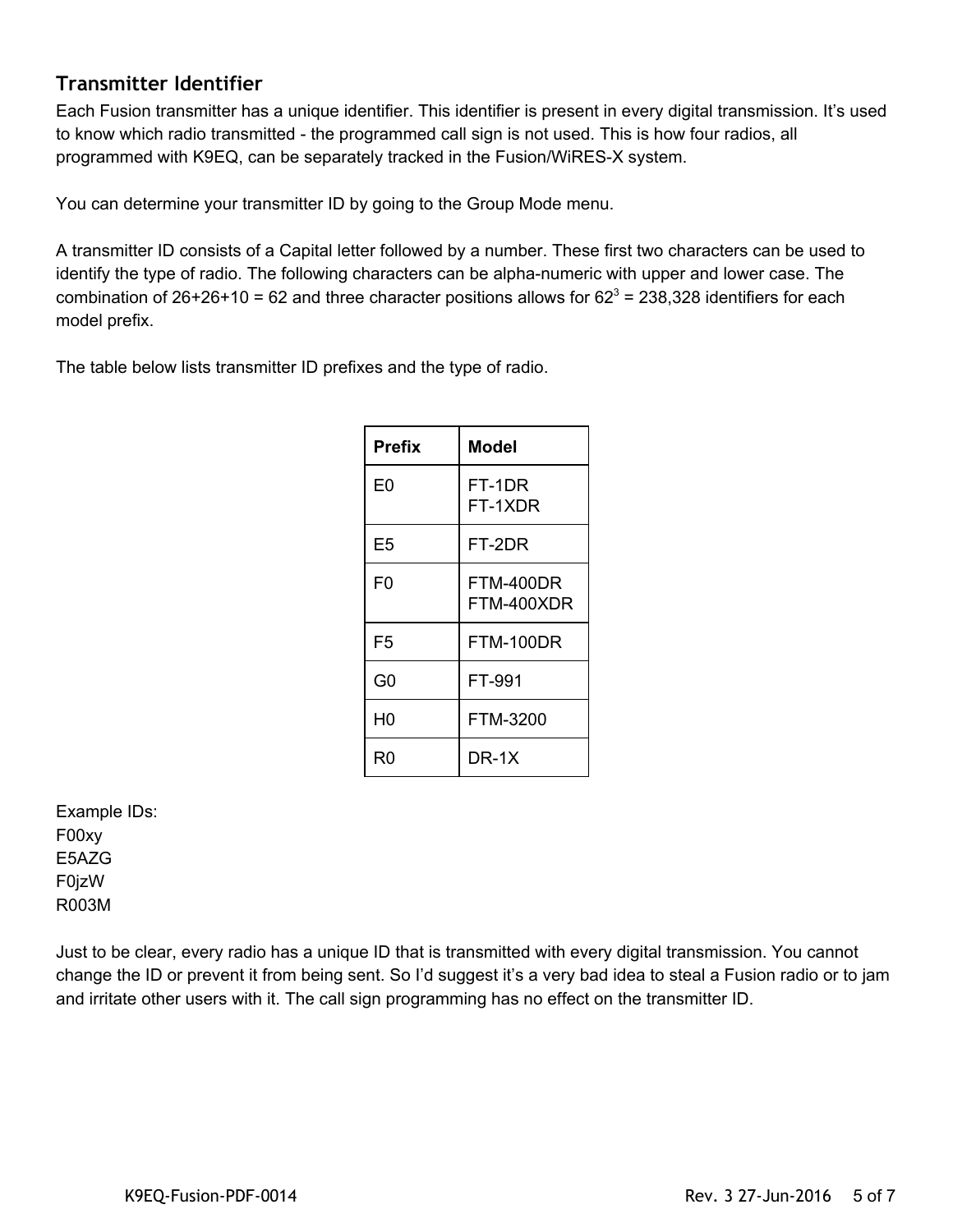### **Board Version**

A black stamp on the PCB indicates the version of the PCB.

Known versions are listed in the table below.

| Model/Board  | <b>Version</b> | <b>Approx. Date</b> |
|--------------|----------------|---------------------|
| FTM-400 Main | V203           | 2013-2014           |
| FTM-400 Main | V303           | 2014                |
| FTM-400 Main | V403           | 2015                |

#### **Software Version**

Software and firmware is the subject of another paper on this web site, so I won't go into details here.

Yaesu's version identification system is a little bit strange. It uses the format of:

N.MMA

where N is the numeric major version, MM is the numeric minor version, and A is the alpha sub-version. A is unusual in that it goes through the sequence of A, B, …, Z, a, b, …, z.

Some example version numbers are:

1.00Z

1.00m

4.10

1.10D

Each software/firmware product has it's own sequence. For example, the FTM-400 main processor, panel processor, and DSP will all have their own independent version numbers. The version numbers are usually not the same for a particular radio or across radios. If they are the same, it is a coincidence (with the possible exception of the V/UHF DSPs).